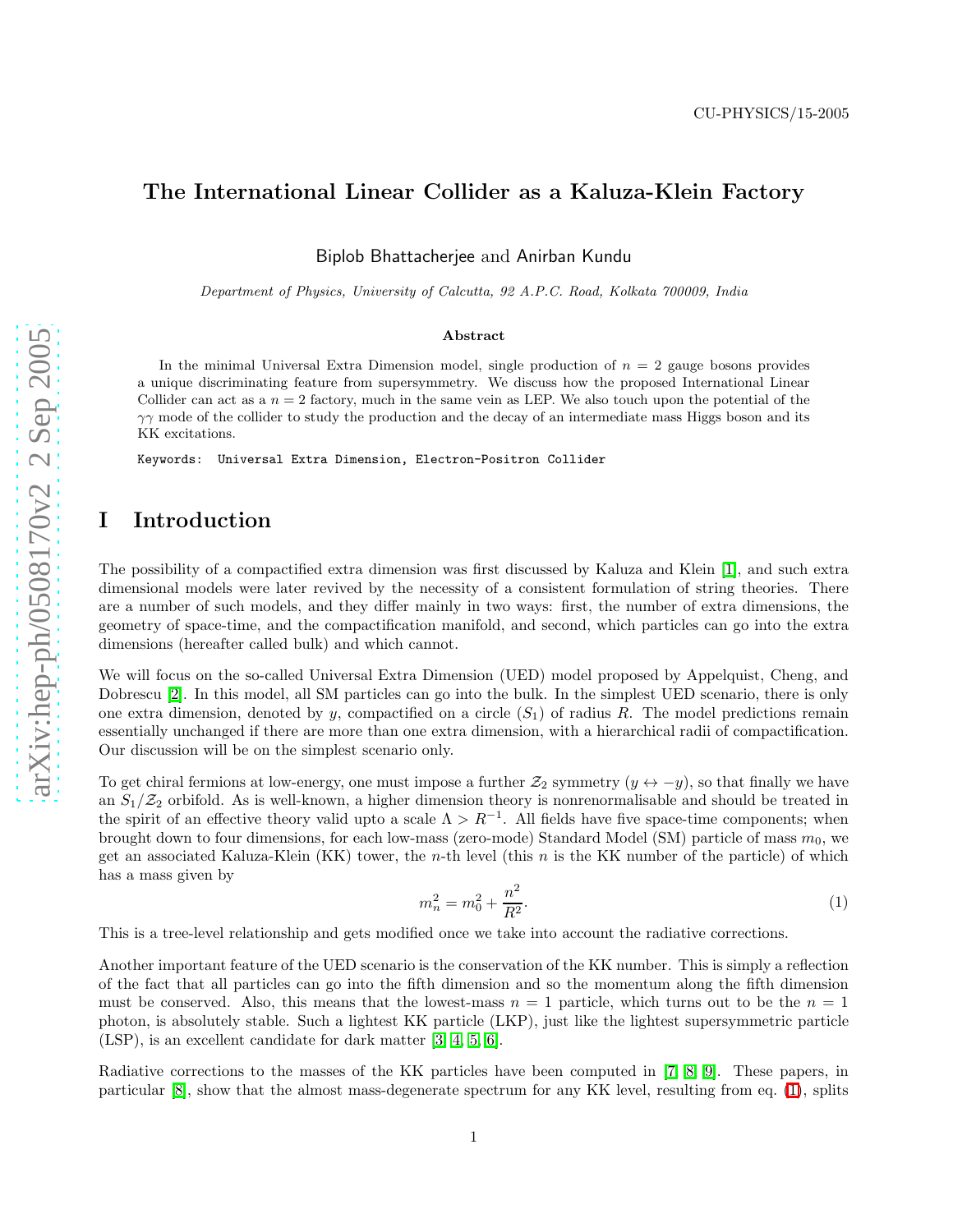up due to such correction terms. There are two types of correction; the first one, which results just from the compactification of the extra dimension, is in general small (zero for fermions) and is constant for all n levels. This we will call the bulk correction. The second one, which we will call boundary correction, is comparatively large (goes as ln  $\Lambda^2$  and hence, in principle, can be divergent), and plays the major role in determining the exact spectrum and possible decay modes. The boundary correction terms are related with the interactions present only at the fixed points  $y = 0$  and  $y = \pi R$ . If the interaction is symmetric under the exchange of these fixed points (this is another  $\mathcal{Z}_2$  symmetry, but not the  $\mathcal{Z}_2$  of  $y \leftrightarrow -y$ ), the conservation of KK number breaks down to the conservation of KK parity, defined as  $(-1)^n$ . Thus, LKP is still stable, but it is possible to produce an  $n = 2$  state from two  $n = 0$  states. This particular feature will be of central interest to this letter.

The low-energy phenomenology has been discussed in [\[2,](#page-7-1) [10,](#page-7-9) [11,](#page-7-10) [12,](#page-7-11) [13,](#page-7-12) [14,](#page-7-13) [15\]](#page-7-14), and the high-energy collider signatures in [\[16,](#page-7-15) [17,](#page-7-16) [18,](#page-7-17) [19,](#page-7-18) [20,](#page-7-19) [21,](#page-7-20) [22\]](#page-7-21). The limit on  $1/R$  from precision data is about 250-300 GeV, while the limit estimated from dark matter search [\[3\]](#page-7-2) is about a factor of two higher. The loop corrections are quite insensitive to the precise values of the radiative corrections. With the proposed reach of ILC in mind, we will be interested in the range 300 GeV  $\lt R^{-1}$   $\lt$  500 GeV. (The role of linear colliders in precision study of TeV-scale extra dimension models has been emphasized in, e.g., [\[23\]](#page-7-22).)

One of the reasons that UED has been considered seriously for the next generation collider experiments is the fact that in a certain region of the parameter space, supersymmetric models can mimic the UED signals. In this parameter space, sleptons are almost degenerate with electroweak gauginos and the lightest neutralino is only slightly separated from the lighter chargino (analogous to the anomaly-mediated supersymmetric models). If one only observes the  $n = 1$  states, such a discrimination is difficult in LHC, though how the spin of the excited state can be determined has been discussed in the literature [\[24,](#page-7-23) [25\]](#page-7-24). At ILC or CLIC, the discrimination is simpler; even if one looks for the production of  $n = 1$  electron [\[19\]](#page-7-18) or muon [\[20\]](#page-7-19) pair, the angular distribution of the ultimate soft leptons will be a good discriminator; this is just based on the simple fact that the decay distribution from a spin-0 object is different from a spin- $1/2$  one, whether or not there is a t-channel contribution.

Let us mention here that though the main focus is on the ILC, an identical study may be performed for CLIC, the proposed multi-TeV  $e^+e^-$  machine, with an optimised  $\sqrt{s} = 3$  TeV (and may be upgraded to 5 TeV), and luminosity of 10<sup>35</sup> cm<sup>-2</sup> s<sup>-1</sup>. The electron beam at CLIC may be polarised upto 80%, and the positron beam upto 60-80%, from Compton scattering off a high power laser beam [\[26\]](#page-7-25). Clearly, the reach of CLIC will be much higher.

It has been pointed out [\[21\]](#page-7-20) that a 'smoking gun' signal of UED would be the production of  $n = 2$  states. Pair production of such states is difficult even at the LHC energy, and is surely out of reach for ILC. However, one can produce a single  $\gamma_2$  or  $Z_2$  [\[20,](#page-7-19) [22\]](#page-7-21). These will be narrow peaks, closely spaced, and probably not resolvable at LHC. (In fact, as we will show later, due to the decay pattern of  $\gamma_2$ , almost entirely to two jets plus no missing energy, it will be very difficult to locate this resonance at LHC.) Here ILC will perform a much better job, and if it can sit on these resonances, it may even repeat the LEP-I story. Such precision measurements will definitely determine the model parameters, even if it is not the simplest UED model. There are a couple of points that the reader should note.

- If a collider is energetic enough to pair produce  $n = 1$  excitations, single production of  $n = 2$  states is also possible. Since it is not possible to produce only one  $n = 1$  UED state, it is a none-or-both situation.
- Decay of a  $n = 2$  state to two  $n = 0$  states is allowed by KK parity conservation, but this is suppressed by boundary-to-bulk ratio. However, there is no phase space suppression, not even if the final state is a  $t\bar{t}$  pair. On the other hand, the coupling is large for the KK number conserving decays  $(2 \rightarrow 2 - 0, 1 - 1,$ where the numbers are for the generic KK levels), but there is a heavy kinematic suppression. Ultimately it turns out that both suppressions are of equal importance [\[8\]](#page-7-7) and hence both KK conserving and KK violating decays are to be taken into account.

In this letter we will discuss the role that ILC may play in studying this resonance physics. We will also mention how the production and the decay of the Standard Model (SM) Higgs boson as well as its excitations can be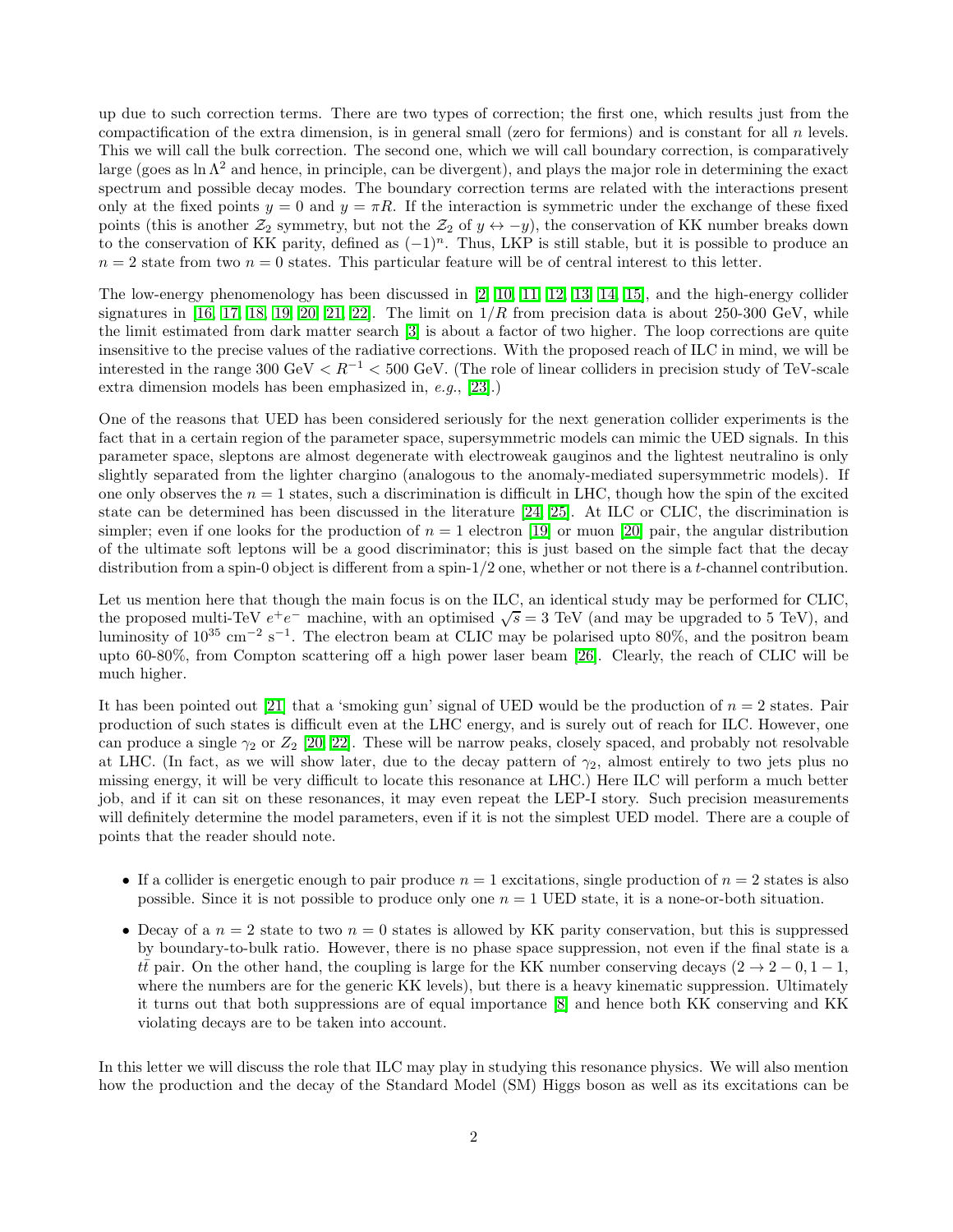studied in the  $\gamma\gamma$  mode of the collider. In particular we will focus on the intermediate mass Higgs boson (115 GeV  $\lt m_h \lt 160$  GeV) case. The decay that is most seriously affected is  $h \to gg$ , the decay to a gluon pair. (Obviously, the SM Higgs production in the gluon-gluon fusion channel at LHC will also show a marked change; this has been discussed in [\[27\]](#page-7-26).) The reason for such a change is the higher n particles running in the loop, but unlike the SM, the effect is decoupling in nature, at least if there is only one extra dimension; otherwise the result is divergent and one is forced to use some hard truncation. The  $h \to \gamma\gamma$  and  $h \to \gamma Z$  vertices are comparably less affected.

#### II The KK number violating interactions

A consistent formulation of UED needs the inclusion of interaction terms that exist only at the fixed points [\[7,](#page-7-6) [8\]](#page-7-7). These terms can in principle be non-universal (just like non-universal soft mass terms in supersymmetry) and hence can affect the FCNC processes, but in the simplest UED model, they are taken to be universal, symmetric about the fixed points, and vanishing for energy  $\Lambda \gg R^{-1}$ . This introduces only two new parameters in the model,  $\Lambda$  and  $R^{-1}$ , and ensures the conservation of KK parity. (In fact, there is a third parameter,  $\bar{m}_h^2$ , the Higgs mass term induced on the fixed points. In the minimal UED model this is assumed to be zero, but its precise value may be probed through a precision study as shown later.)

The excited fermions are vectorial. For  $SU(2)$  doublets, the left-handed components are  $\mathcal{Z}_2$ -even and righthanded components are  $\mathcal{Z}_2$ -odd, and the opposite is true for  $SU(2)$  singlets. The Yukawa terms in the fermion mass matrices may mix the doublet and the singlet states; however, this is numerically significant only for the top quark. The first four components of the gauge bosons are  $\mathcal{Z}_2$ -even, while the fifth one is a  $\mathcal{Z}_2$ -odd scalar. A combination of this and the excitation of the zero-mode charged Goldstone boson is absorbed by the excited gauge boson, and the orthogonal combination remains in the spectrum as a physical charged Higgs. The Higgs spectrum is nearly degenerate, with  $m_{h_1} > m_{A_1} > m_{h_1^{\pm}}$ . To a very good approximation, the charged Higgs is the excitation of the zero-mode Goldstone. A complete set of Feynman rules is given by [\[12\]](#page-7-11).

The excited states of  $Z$  and photon are obtained by diagonalising the mass matrix of  $W_3$  and  $B$ . It has been shown in [\[8\]](#page-7-7) that for all practical purpose, the  $n = 2$  excitation of Z is almost  $W_3$  (so that it is a pure SU(2) triplet and couples only to the left-handed fermions) while the  $n = 2$  excitation for photon is almost a pure B (so that it couples with different strengths to left- and right-handed fermions).

We will be interested in the coupling of  $n = 2$  gauge bosons with an  $n = 0$  fermion-antifermion pair. This coupling is given by [\[8\]](#page-7-7)

<span id="page-2-0"></span>
$$
(-ig\gamma^{\mu}T_{a}P_{+})\frac{\sqrt{2}}{2}\left(\frac{\bar{\delta}(m_{V_2}^2)}{m_2^2} - 2\frac{\bar{\delta}(m_{f_2})}{m_2}\right),\tag{2}
$$

where g is the generic gauge coupling,  $T_a$  is the group generator (third component of isospin, or hypercharge), and  $P_+$  is the  $\mathcal{Z}_2$ -even projection operator, which is  $P_L = (1 - \gamma_5)/2$  for  $\mathcal{Z}_2$ , but can be both  $P_L$  or  $P_R$  for  $\gamma_2$ . V can be either Z or  $\gamma$ . The expressions for the boundary corrections,  $\overline{\delta}$ , can be found in [\[8\]](#page-7-7). They are proportional to the renormalisation-group (RG)  $\beta$ -functions times  $\ln(\Lambda^2/\mu^2)$ , where the regularisation scale  $\mu$ may be taken to be  $2/R$  in this case. Clearly, in the fine-tuned case  $\Lambda R = 2$ , all KK number violating couplings are identically zero.

It is easy to check that for any level, the excitation of the photon,  $\gamma_n$ , is the lowest-lying particle. Thus,  $\gamma_2$ cannot decay into a pair of  $n = 0$  and  $n = 2$  fermions. In fact, the decay to an  $n = 1$  pair is also kinematically forbidden, for all choices of  $\Lambda$  and  $R$ . Thus, the only possible way to decay is to an  $n = 0$  fermion-antifermion pair. Here, both right- and left-handed pairs (of quarks and leptons, including neutrinos) are included, albeit with different strengths, as obtained from eq. [\(2\)](#page-2-0). In figure 1, we show how the function  $X_{Vf}$ , defined as

<span id="page-2-1"></span>
$$
X_{Vf} = \frac{\sqrt{2}}{2} \left( \frac{\bar{\delta}(m_{V_2}^2)}{m_2^2} - 2 \frac{\bar{\delta}(m_{f_2})}{m_2} \right),\tag{3}
$$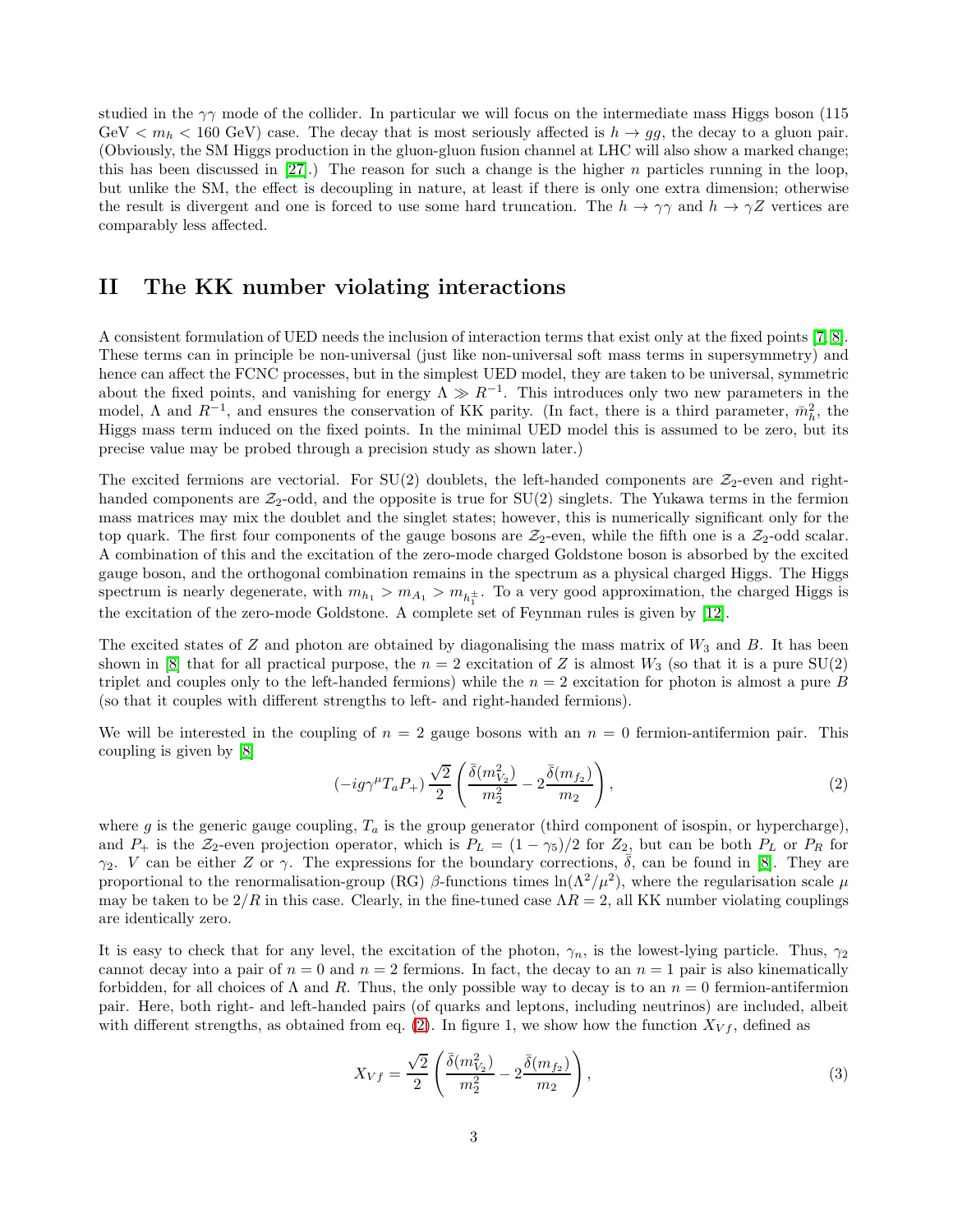

Figure 1:  $X_{Vf}$ , the KK number violating couplings, as a function of  $\Lambda R$ , for  $R^{-1} = 300$  GeV (the values are independent of R). From top to bottom, the curves are for  $X_{ZL}$ ,  $X_{\gamma e}$ ,  $X_{\gamma L}$ ,  $X_{ZQ}$ ,  $X_{\gamma d}$ ,  $X_{\gamma u}$ , and  $X_{\gamma Q}$ respectively. For their definitions, see text.

varies for  $V = \gamma$ , Z and  $f = u_i, d_i, e_i$  (SU(2) singlet states) and  $L_i, Q_i$  (SU(2) doublet states), where i is the generation index. It is obvious that  $\gamma_2$  should decay almost entirely to a  $q\bar{q}$  pair, because of the larger splitting between  $\gamma_2$  and  $n = 2$  quarks. Altogether, there are 45 channels, including the colour degrees of freedom.

One may ask whether  $\gamma_2$  can decay into KK-number conserving three- or four-body channels, e.g,  $\gamma_2 \rightarrow$  $e_1^+e_1^ \rightarrow$   $e_1^+e_0^ \gamma_1$ . The answer is no, in particular for the minimal UED model. The reason is that KK-number conserving decays must result in two LKPs in the final state, and  $2m_{\gamma_1} > m_{\gamma_2}$  over the entire parameter space. This we have checked both analytically and numerically; in fact, an analytical check is easy if one looks at the mass corrections and  $W_3 - B$  mixing effects [\[8\]](#page-7-7).

The decay pattern of  $Z_2$  is more complicated. It is an almost pure  $(W_3)_2$ , so it couples only to left-handed doublet fermions. Kinematically, decay to an  $n = 1$  pair of lepton doublet ( $\mathcal{Z}_2$ -even) is allowed, except for very low values of  $Λ$  ( $ΛR < 3$ ). There are 6 such channels, including neutrinos. These states will ultimately decay to the corresponding  $n = 0$  leptons, plus  $\gamma_1$ , the LKP, (even the  $n = 1$  neutrino can decay in this channel), so that the signature will be a pair of soft leptons (for charged lepton channels) plus a huge missing energy (excited neutrinos, of course, will go undetected). Fortunately, these final soft leptons should be detectable [\[19,](#page-7-18) [20\]](#page-7-19). Similarly,  $Z_2$  can decay to a pair of  $n = 2$  and  $n = 0$  doublet leptons. Again, there are 6 channels, plus 6 CP-conjugate ones. Both these modes are KK-number conserving, but there is an important difference: while the coupling is the usual g for the latter channels, it is  $g/\sqrt{2}$  for the former ones. This can be checked by integrating the trigonometric terms dependent on the fifth coordinate y.

Just like  $\gamma_2$ ,  $Z_2$  has its own share of KK-number violating modes, but it can only decay to a left-handed pair. Since the lower limit on  $R^{-1}$  is about 300 GeV, both these gauge bosons can decay even to the  $n = 0$  tt pair. However, KK-number conserving  $Z_2$  decays to electroweak bosons are forbidden from kinematic considerations.

Since KK parity is conserved, the s-channel Feynman diagrams have only the gauge bosons ( $\mathcal{Z}_2$ -even) as mediators, not the  $\mathcal{Z}_2$ -odd scalar which is the fifth component of the gauge boson. This statement is, of course, independent of the gauge choice. Similarly, the final state particles must be both KK even or both KK odd. However, we have just shown that only  $\mathcal{Z}_2$ -even states will be produced in the final state.

In the minimal UED model,  $\bar{m}_h^2 = 0$ ,  $Z_2$  cannot decay through the Bjorken channel to  $Z_1 h_1$ , purely from kinematic considerations. (The three-body channels, with a virtual  $Z_1$  or  $h_1$ , will be even more suppressed.) However, if  $\bar{m}_h^2 < 0$ , all the Higgs masses will be lowered, and one can just be able to produce a neutral CP-even Higgs excitation through this channel. The decay channel of  $h_1$  is dominantly a right-handed  $\tau$  pair (assuming the mixing in the  $n = 1$  level to be small) plus LKP, and if the  $\tau s$  are soft enough, they may escape detection, leading to an invisible decay mode of  $h_1$ . Of course, the vertex  $Z_2W_1^{\pm}h_1^{\mp}$  does not exist.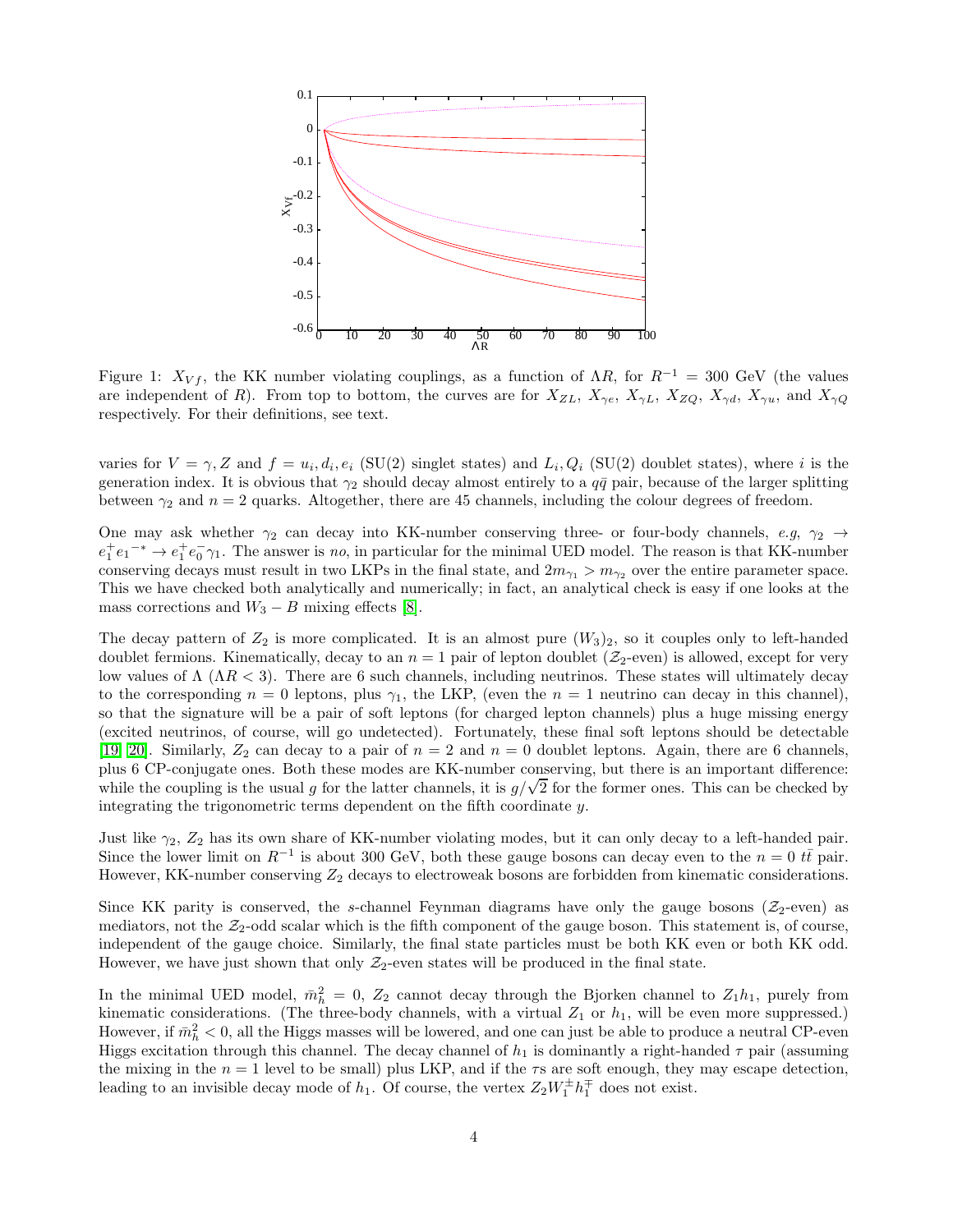

Figure 2: Decay widths of  $Z_2$  (upper pair) and  $\gamma_2$  (lower pair) as a function of  $\Lambda R$ , for  $R^{-1} = 450$  GeV and 300 GeV (upper and lower curves in a pair).

### III Production and decay of  $n = 2$  neutral gauge bosons

The gauge bosons are produced as s-channel resonances in  $e^+e^-$  collision through KK-number violating couplings. This suppression brings down the peak cross-section to an otherwise expected nanobarn level to about 35-45 pb for  $Z_2$  and about 63 pb for  $\gamma_2$  (for  $R^{-1} = 300$  GeV, and the variation is due to that of  $\Lambda$ ). For  $R^{-1} = 450$  GeV, these numbers drop to 16-21 pb and 28 pb, respectively. The reason for a higher production cross-section for  $\gamma_2$  is its narrower width compared to  $Z_2$ . However, it will be almost impossible to detect  $\gamma_2$  at LHC since it decays almost entirely to two jets which will be swamped by the QCD background, and moreover the resonance is quite narrow.  $Z_2$  has a better chance, since there are a number of hadronically quiet channels, and soft leptons with energy greater than 2 GeV should be detectable. But for a precision study of these resonances we must turn to ILC (or CLIC). These machines should be able to measure precisely the positions and the widths of these two peaks, and hence entirely determine the spectrum, since there are only two unknown parameters (hopefully the Higgs mass will already be measured by LHC). These measurements, in conjunction with the precise determination of  $n = 1$  levels, should be able to discriminate, not only between UED and supersymmetry, but even the minimal version of UED from its variants.

In figure 2 we show the decay widths of  $Z_2$  and  $\gamma_2$ , plotted for two different values of  $R^{-1}$  and as a function of  $\Lambda R$ . They increase logarithmically, because of the log  $\Lambda^2$  dependence of the couplings, but no new channel opens up. For small values of  $\Lambda R$  (2-3), the KK-number conserving channels for  $Z_2$  are still closed, and  $Z_2$  can be very long-lived, even to leave a displaced vertex. (As discussed earlier, for  $\Lambda R = 2$ , a somewhat fine-tuned value,  $Z_2$  is almost stable, and the peak is correspondingly narrow and hence difficult to detect.)

We emphasize that this study will be meaningful only if LHC finds some signal of new physics, which may look like UED, and for which the pair production of  $n = 1$  states is not beyond the reach of ILC. In that case a careful scan about  $\sqrt{s} = 2/R$  should reveal these two peaks. The points that one would like to verify are:

- On the  $Z_2$  peak,  $R$ , the ratio of  $e^+e^-$  to two jets to  $e^+e^- \to \mu^+\mu^-$  would show a sharp dip, in particular if we include the missing energy events. The reason is that the  $Z_2$ -width is dominated by the channel to a pair of  $n = 1$  leptons, and quarks can appear only from KK-number violating interactions. On the other hand,  $R$  should show a sharp peak on the  $\gamma_2$  resonance.
- The cross-section would show a kink between the two peaks; this is the position where the KK-number conserving channels open up.
- With the polarised beam option, the behaviour of the two peaks will be quite different. Since  $Z_2$  couples only to the left-handed fermions, with suitable polarisation the peak may vanish altogether, or may get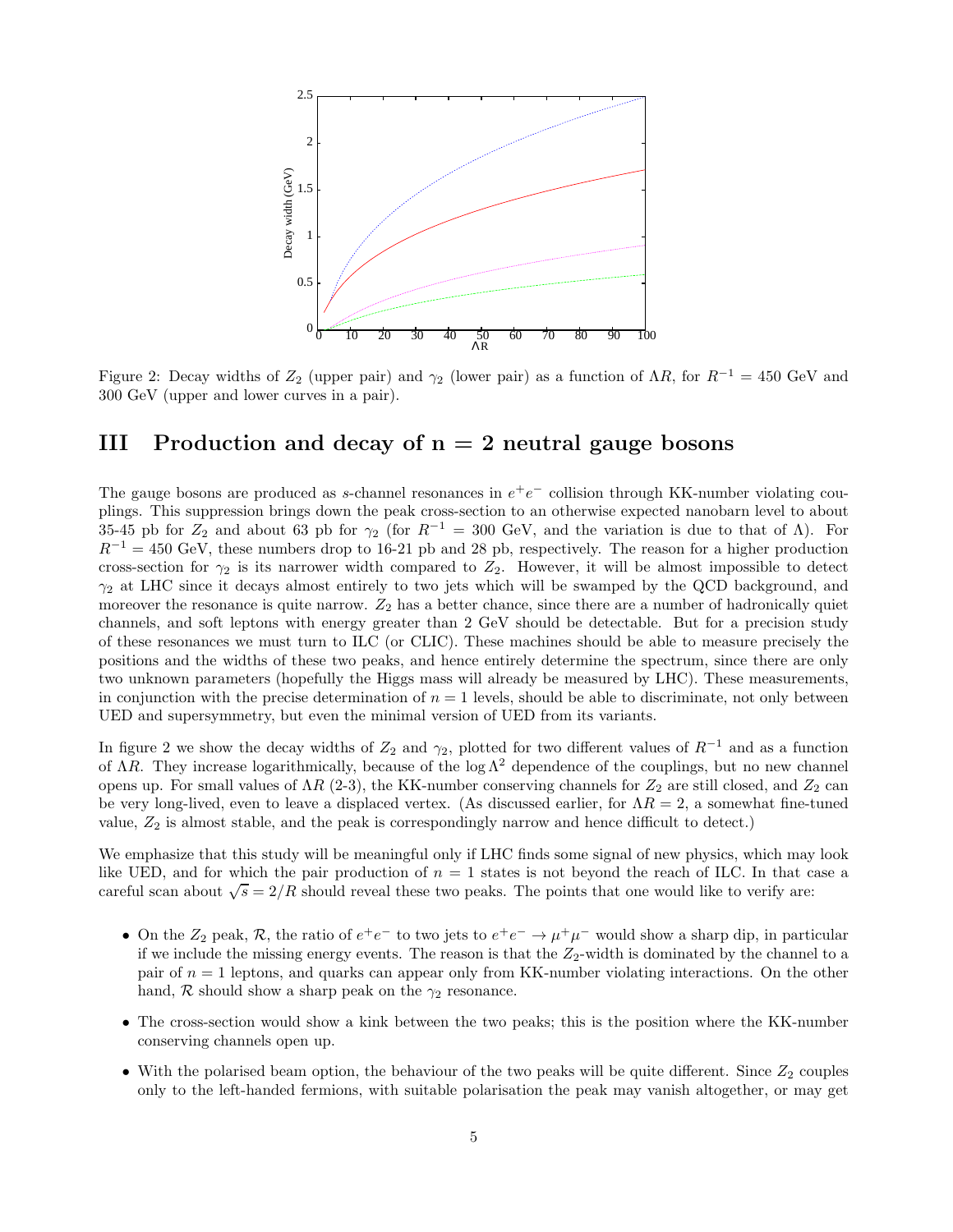enhanced by a factor of 3 (assuming 80%  $e^-$  polarisation and 60-70%  $e^+$  polarisation). The  $\gamma_2$  peak will get enhanced by about a factor of 2 with left-polarised  $e^-$  beam, but will never vanish altogether. The reason is that the hypercharge gauge boson B couples to both R and L fermions, and though  $Y_{e_R} = 2Y_{e_L}$ , the ratio  $X_{\gamma L}/X_{\gamma e}$  (see eq. [\(3\)](#page-2-1)) overcompensates it.

• As we have pointed out earlier,  $\gamma_2$  cannot have a KK-number conserving decay channel. This is true only in the minimal UED model. In a nonminimal version, there may be two possible corrections. First, due to nonuniversal boundary terms,  $\gamma_2$  may become a little more massive, which will open the KK-number conserving windows. There is a chance that this will spoil the nice feature of having the LKP as a viable dark matter candidate. The second point, which is more probable, is to have asymmetric boundary terms (different for  $y = 0$  and  $y = \pi R$ ). This will break the KK-parity, and will result in decay modes like  $\gamma_2 \rightarrow e_1^+e_0^-$ . Even if such couplings are suppressed, a precision study at ILC may discriminate between different models of UED.

Let us also note that the SM background, coming from the continuum, is less than 10 pb for  $\sqrt{s} = 600$ -900 GeV [\[28\]](#page-7-27), and may be further reduced by suitable cuts.

### IV Production and decay of the Higgs boson and its excitations

We focus on the production channel  $\gamma \gamma \to h$ , assuming that ILC will have a  $\gamma \gamma$  option. The importance of this channel has been emphasized in the literature, particularly for intermediate mass Higgs. The reason is that the production is loop-mediated, and the excited states can run in the loop, without the need of a KK-number violating vertex. (This is analogous to the case of R-parity conserving supersymmetry.) Again, we assume the Higgs to be in the intermediate mass range,  $115 \text{ GeV} < m_h < 160 \text{ GeV}$ .

In the SM, the process  $\gamma \gamma \to h$  proceeds mainly through the top quark and the W-boson loops. The leading order expressions are to be found in [\[29,](#page-8-0) [30\]](#page-8-1). The UED case, for a larger range of  $m_h$  and  $R^{-1}$  than we discuss, has been treated in detail in [\[27\]](#page-7-26), and we agree with the findings. Let us try to see the result in a physically more transparent way.

- There are higher  $n$  excitations in the loop. Only three loops are of relevance: those of the top quark, the W boson and the charged Higgs. Though the masses of other fermionic excitations are large too, their contributions get suppressed from their couplings with Higgs, which is proportional to their zero-mode masses  $m_f$ . Moreover, in the fermionic loops, there is one more chirality flip, which brings in another factor of  $m_f$ . Note that the vectorial mass term cannot come since  $\mathcal{Z}_2$ -parity of the virtual fermion cannot change inside the loop. Also, unlike SM, the W-loop and the top quark loop interfere constructively.
- For the W loop and the charged Higgs loop, the mass suppression in the vertex exists, but there is no question of a chirality flip. On the other hand, if one wishes to normalise the result with the same prefactor of  $G_F$  as in the SM, this brings another factor of  $m_W/m_{W_1}$ , thus making the effective suppression quadratic in vR, where v is the vacuum expectation value of the SM Higgs field. (Note that  $G_F \propto v^{-2}$ ). In the unitary gauge, the fifth component of  $W^+$  does not appear. The top quark loop is also quadratically suppressed in  $vR$ , but there are two such loops, due to the vectorial nature of the excitation.
- With these modifications, one may use the standard expressions (leading order is sufficient) for these loops, with a suitable scaling of the mass of the loop particle. Note that all the amplitudes must be coherently added.

The result is in conformity with [\[27\]](#page-7-26): the  $\gamma\gamma \to h$  cross-section drops by 25-30% for  $R^{-1} = 300$  GeV, and by a smaller amount for higher values of  $R^{-1}$ . The SM W-loop contribution is large and negative, but the UED bosonic loops are positive. However, because of the quadratic suppression, they can only partly offset the SM contribution. The intermediate mass Higgs decays dominantly to  $b\bar{b}$ , or to three-body final states through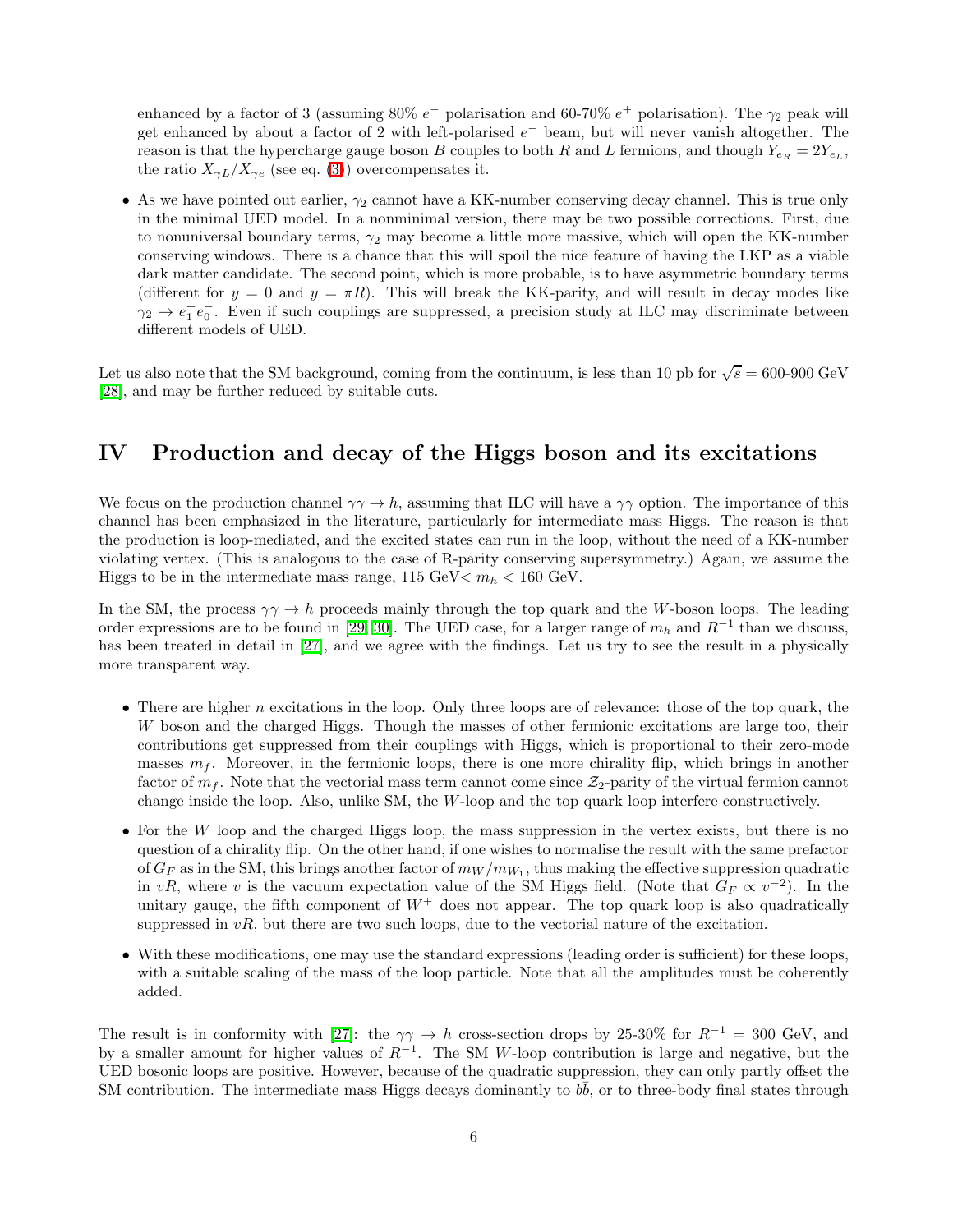

Figure 3: The relative enhancement of  $h \to g\bar{g}$  decay width for  $R^{-1} = 300, 400, 500,$  and 600 GeV (top to bottom). The SM expectation is the blue line at the bottom.

virtual gauge bosons [\[31\]](#page-8-2). Such tree-level modes will hardly feel the effect of UED. But the loop-induced decay  $h \rightarrow g g$ , a pair of gluons (second in importance in the intermediate mass range), will be enhanced by UED (only the top quark loop is relevant here). In figure 3 we show how the relative importance of this mode changes with the dominant mode  $h \to b\bar{b}$ . The result is convergent for one extra dimension. We note that in the clean atmosphere of ILC, such an enhancement will be easily detectable. A similar calculation, performed in the context of LHC for the production of Higgs through gluon-gluon fusion, shows an identical effect [\[27\]](#page-7-26).

ILC is not the ideal machine to produce the excited neutral Higgses. The best channel is the fusion of a  $W_0$  and a  $W_1$ , accompanied by a  $\nu_0$  and a  $\nu_1$ . The signal will be a soft  $\tau$  pair, with a huge amount of missing energy ( $\nu_1$  decays to  $\nu_0$  and LKP, and hence acts as a virtual LKP). The charged Higgs may be pair produced in the  $\gamma\gamma$  mode with a large cross-section. In the minimal UED model,  $\bar{m}_h^2 = 0$ ,  $h_1^+$  can decay to a right-handed  $\tau_1$ and a zero-mode  $\nu_{\tau}$ , and the former will again give a soft  $\tau$ . If it is too soft, even the charged Higgs may decay invisibly. Anyway, it is important to have a high soft- $\tau$  detection efficiency (preferably  $< 1 \text{ GeV}$ ) in the ILC detector. It will be even better if one can measure the polarisation of the  $\tau$ . The excited Higgs sector will be discussed in detail in a subsequent publication.

### V Summary

ILC can act as a Kaluza-Klein factory if  $R^{-1}$  happen to be on the lower side so that one is able to pair produce  $n = 1$  states of the minimal UED (otherwise we have to turn to CLIC). ILC can make a precision study of the two peaks,  $Z_2$  and  $\gamma_2$ , including precise measurements of their positions and widths. The peaks are well over the continuum background, and if the machine can be tuned properly, it can repeat the LEP-I story. Precision study of these peaks will not only discriminate this model from any supersymmetric scenarios that may mimic UED at the LHC, but also be able to determine the model parameters  $R$  and  $\Lambda$ , and hence can potentially test the minimality of the UED version. The only parameter that the resonance study may not be able to fix is  $m_h^2$ , which in turn may be determined through the study of the Higgs sector. The  $h \to gg$  mode should show a marked enhancement. On the other hand, the excited Higgses will mostly decay to soft  $\tau s$ , and it is of utmost importance to have a high soft- $\tau$  detection efficiency.

#### Acknowledgements

We thank Anindya Datta, Santosh Kumar Rai, and Amitava Raychaudhuri, and also the participants of the Study Group on Extra Dimensions at LHC, held at HRI, Allahabad, for a number of useful and stimulating discussions. A.K. thanks the Department of Science and Technology, Govt. of India, for the research project SR/S2/HEP-15/2003. B.B. thanks UGC, Govt. of India, for a research fellowship.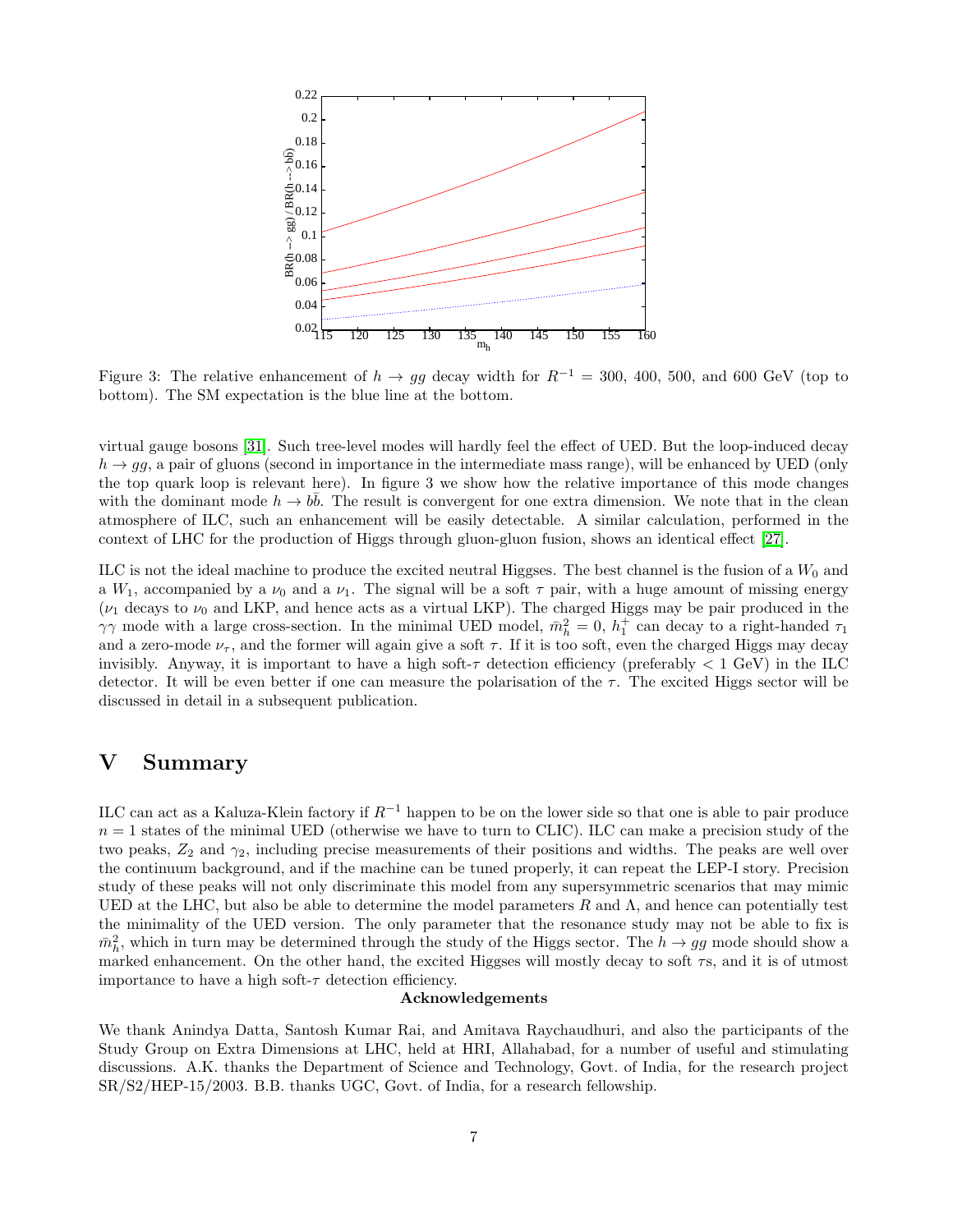## <span id="page-7-0"></span>References

- <span id="page-7-1"></span>[1] T. Kaluza, Preuss.Akad.Wiss., Berlin, Math. Phys. K1 (1921) 966; O. Klein, Z. Phys. 37 (1926) 895.
- <span id="page-7-2"></span>[2] T. Appelquist, H.C. Cheng, and B.A. Dobrescu, Phys. Rev. D 64 (035002) 2001.
- <span id="page-7-3"></span>[3] G. Servant and T.M.P. Tait, Nucl. Phys. B650 (2003) 391.
- <span id="page-7-4"></span>[4] D. Majumdar, Phys. Rev. D 67 (2003) 095010.
- <span id="page-7-5"></span>[5] M. Byrne, Phys. Lett. B583 (2004) 309.
- <span id="page-7-6"></span>[6] M. Kakizaki, S. Matsumoto, Y. Sato, and M. Senami, [hep-ph/0502059.](http://arxiv.org/abs/hep-ph/0502059)
- <span id="page-7-7"></span>[7] H. Georgi, A.K. Grant and G. Hailu, Phys. Lett. B506 (2001) 207.
- <span id="page-7-8"></span>[8] H.C. Cheng, K.T. Matchev, and M. Schmaltz, Phys. Rev. D 66 (2002) 036005.
- [9] M. Puchwein and Z. Kunszt, Annals Phys. 311 (2004) 288.
- <span id="page-7-10"></span><span id="page-7-9"></span>[10] K. Agashe, N.G. Deshpande, and G.H. Wu, Phys. Lett. B514 (2001) 309.
- <span id="page-7-11"></span>[11] D. Chakraverty, K. Huitu, and A. Kundu, Phys. Lett. B558 (2003) 173.
- [12] A.J. Buras, M. Spranger, and A. Weiler, Nucl. Phys. B660 (2003) 225; A.J. Buras, A. Poschenrieder, M. Spranger, and A. Weiler, Nucl. Phys. B678 (2004) 455.
- <span id="page-7-13"></span><span id="page-7-12"></span>[13] J.F. Oliver, J. Papavassiliou, and A. Santamaria, Phys. Rev. D 67 (2003) 056002.
- <span id="page-7-14"></span>[14] J.F. Oliver, [arXiv:hep-ph/0403095.](http://arxiv.org/abs/hep-ph/0403095)
- [15] T.G. Rizzo and J.D. Wells, Phys. Rev. D 61 (2000) 016007; A. Strumia, Phys. Lett. B466 (1999) 107; C.D. Carone, Phys. Rev. D 61 (2000) 015008.
- <span id="page-7-16"></span><span id="page-7-15"></span>[16] T. Rizzo, Phys. Rev. D 64 (2001) 095010.
- <span id="page-7-17"></span>[17] C. Macesanu, C.D. McMullen, and S. Nandi, Phys. Rev. D 66 (2002) 015009.
- [18] C. Macesanu, C.D. McMullen, and S. Nandi, Phys. Lett. B546 (2002) 253; H.C. Cheng, Int. J. Mod. Phys. A18 (2003) 2779; A. Muck, A. Pilaftsis, and R. Rückl, Nucl. Phys. B687 (2004) 55.
- <span id="page-7-19"></span><span id="page-7-18"></span>[19] G. Bhattacharyya, P. Dey, A. Kundu, and A. Raychaudhuri, [hep-ph/0502031.](http://arxiv.org/abs/hep-ph/0502031)
- <span id="page-7-20"></span>[20] M. Battaglia, A. Datta, A. De Roeck, K. Kong and K.T. Matchev, J. High Energy Physics 0507 (2005) 033.
- <span id="page-7-21"></span>[21] H.C. Cheng, K.T. Matchev and M. Schmaltz, Phys. Rev. D 66 (2002) 056006.
- <span id="page-7-22"></span>[22] S. Riemann, [hep-ph/0508136.](http://arxiv.org/abs/hep-ph/0508136)
- <span id="page-7-23"></span>[23] I. Antoniadis, Phys. Lett. B246 (1990) 377.
- <span id="page-7-24"></span>[24] A.J. Barr, Phys. Lett. B596 (2004) 205.
- <span id="page-7-25"></span>[25] J.M. Smillie and B.R. Webber, [hep-ph/0507170.](http://arxiv.org/abs/hep-ph/0507170)
- <span id="page-7-26"></span>[26] Physics at the CLIC multi-TeV linear collider, [hep-ph/0412251,](http://arxiv.org/abs/hep-ph/0412251) ed. M. Battaglia, A. De Roeck, J. Ellis, D. Schulte.
- <span id="page-7-27"></span>[27] F.J. Petriello, J. High Energy Physics 0205 (2002) 003.
- [28] K. Abe et al. [ACFA Linear Collider Working Group], [hep-ph/0109166.](http://arxiv.org/abs/hep-ph/0109166)